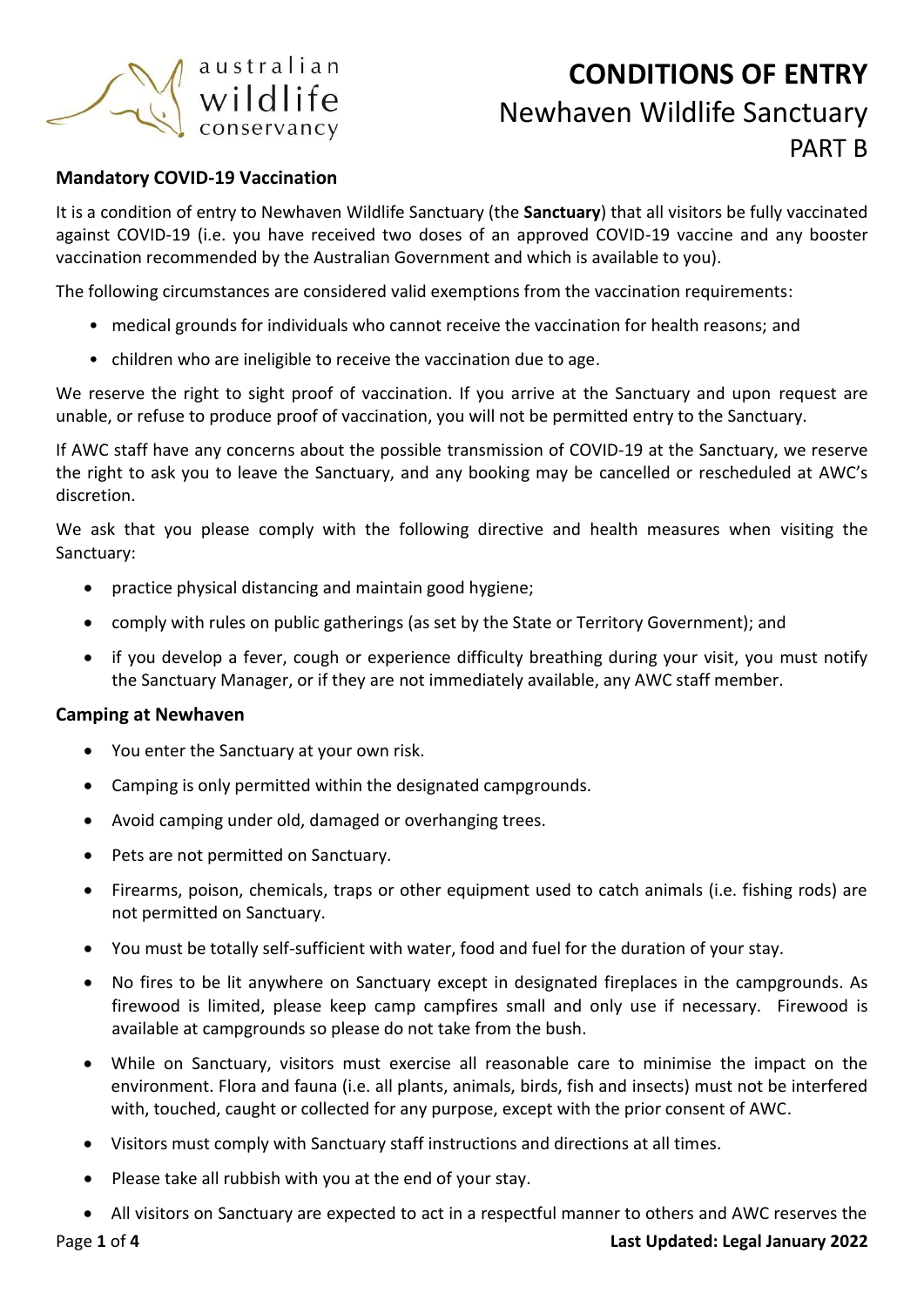

# **CONDITIONS OF ENTRY** Newhaven Wildlife Sanctuary PART<sub>R</sub>

right to evict.

### **Travelling on sanctuary**

- The use of only 4WD vehicles is advised at the Sanctuary. Only 4WD vehicles are allowed beyond
- Vehicles must be driven at a speed appropriate to the conditions and must not exceed 80 km/h. Speed near buildings must not exceed 10 km/h.
- Newhaven has a number of roads and tracks that are closed to visitors. Please respect this and remain on designated tracks set out in the map showing all the Newhaven self-guided tours. These tracks include the six coloured tour routes, and the solid black roads marked "open" in the map legend. There is to be no off track driving at any time.
- The same safety rules that would apply on a public road apply when driving on Sanctuary. This includes all drivers being appropriately licensed, everyone wearing a seatbelt and remaining inside the vehicle at all times whilst the vehicle is moving.
- All gates should be left as found, whether open or closed.
- You must not disturb, damage or remove any heritage or sacred sites or objects.

### **Safety Rules**

- All visitors must sign the **Visitor Log** (Part C) upon arrival.
- Children under 18 years old must be under the supervision of an adult.
- Do not bring firearms or traps onto the sanctuary.
- Whilst on Newhaven UHF channel 3 (duplex) can be used to contact others however this must not be relied on for emergency communications. Additional means of communication such as satellite phone, SPOT tracker or EPIRB should be carried. If you do not have any safety communication equipment please talk with Volunteer Rangers—a check-in system will be made available to you.
- We recommend visitors have additional means of communication such as a satellite phone, spottracker or EPIRB.
- Persons travelling away from the campsite are advised to carry a map (provided in the Tour Notes), sufficient water (20 litres per vehicle with an additional 10 litres for every person above two years of age), spare food, first aid kit and means of communication.
- No person shall enter the workshop or any non-accommodation related buildings or use any AWC machinery without the appropriate training and AWC sanctuary staff permission.
- You must be totally self-sufficient with water as the Sanctuary water is untreated.
- If threatened by a large animal, keep your distance, do not interact and leave the area. Do not feed any animals.
- All wildfires and serious accidents must be reported immediately to AWC staff or camp staff. All persons on Sanctuary have a legal responsibility to report any hazards to AWC staff.
- You are the person primarily responsible for your own safety.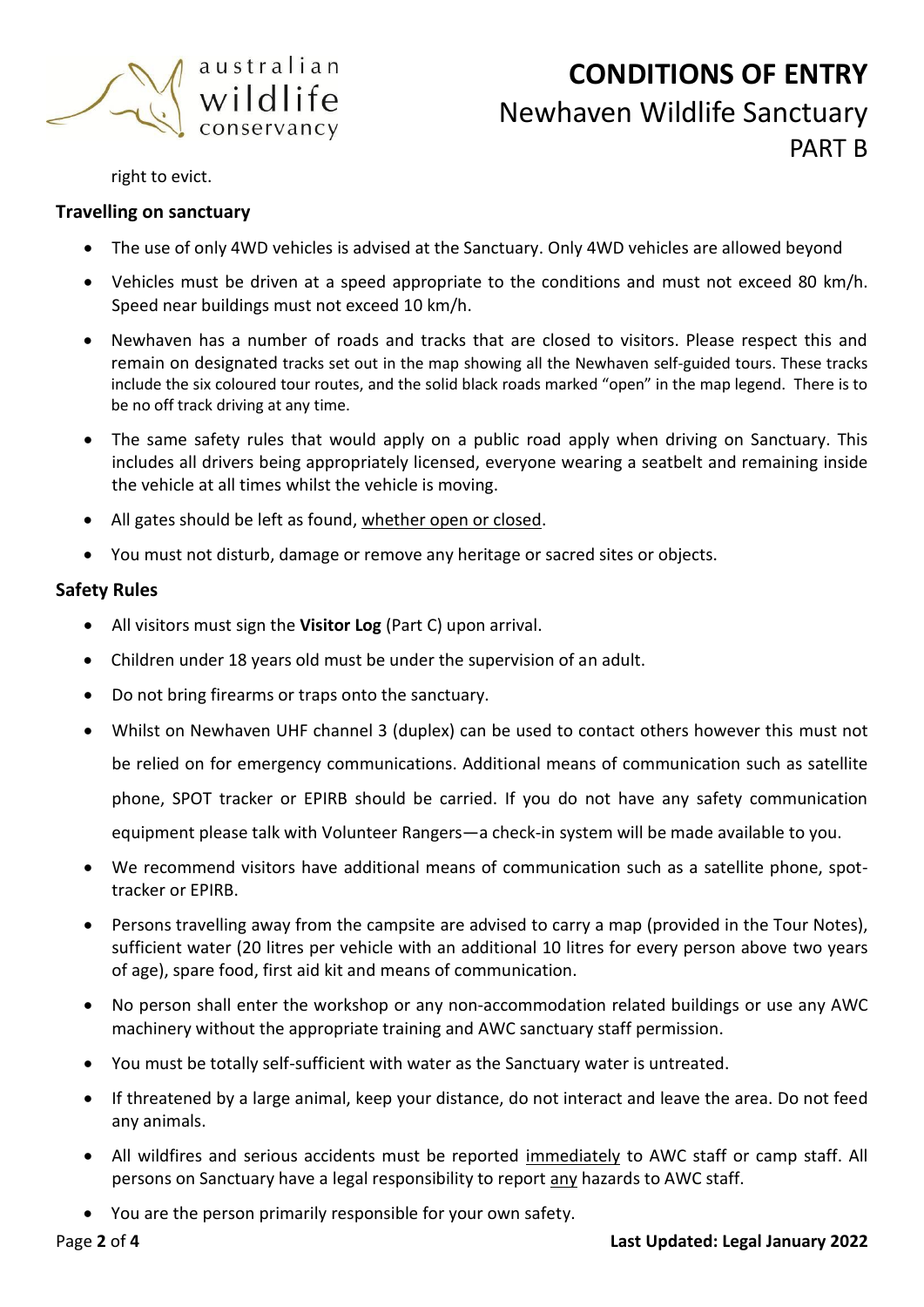

# **CONDITIONS OF ENTRY** Newhaven Wildlife Sanctuary PART<sub>R</sub>

### **What to do in an emergency**

- Refer to **Emergency Contact** (Part A2), **Map-Directions** (Part A3) and **First Aid Kits** located in the First Aid Donga, Office, Workshop, "Big Shed" and All Staff Accommodation above fridges.
- Notify staff straight away.

### **Photography and filming**

- You may take photos or film on an AWC sanctuary for private or personal use only.
- Drones are prohibited.
- Copies of photos or film taken on an AWC sanctuary may be requested by AWC, and you must consent to publication by AWC if requested by AWC.
- If you would like to make photos or footage that you take on an AWC sanctuary publicly available, provide them to a third party to publish, or use them for commercial purposes, you must obtain written consent from AWC prior to your visit.
- Please contact AWC's Communications Manager on 08 9380 9633 to request approval.

#### **Disclaimer**

- 1. There are risks inherent in entering the Sanctuary, including, but not limited to:
	- Motor vehicle accidents and break downs;
	- Getting lost or stranded in remote areas;
	- Snake bites, heat stress, heat stroke (exposure);
	- Encountering large animals (for example, kangaroos, emus, dingoes);
	- Bites, stings or allergies to food, plants or animals;
	- Risk of illness or injury from drinking untreated water;
	- Slipping, tripping and falling;
	- Falling tree branches; and
	- Encountering bush fires, wild fires and lightning strikes.

Please refer to the Safety Rules.

- 2. You, by your entry onto the Sanctuary, accept the inherent risks of which a prudent person should be aware. You must act in a responsible manner while on the Sanctuary.
- 3. AWC takes all reasonable steps to provide you with a safe and enjoyable environment. However, AWC will not be liable:
	- 3.1 to any person in respect of the loss of life or personal injury to any person, whether that loss, damage or personal injury is caused by any person's negligence (including the negligence of AWC) or otherwise; or